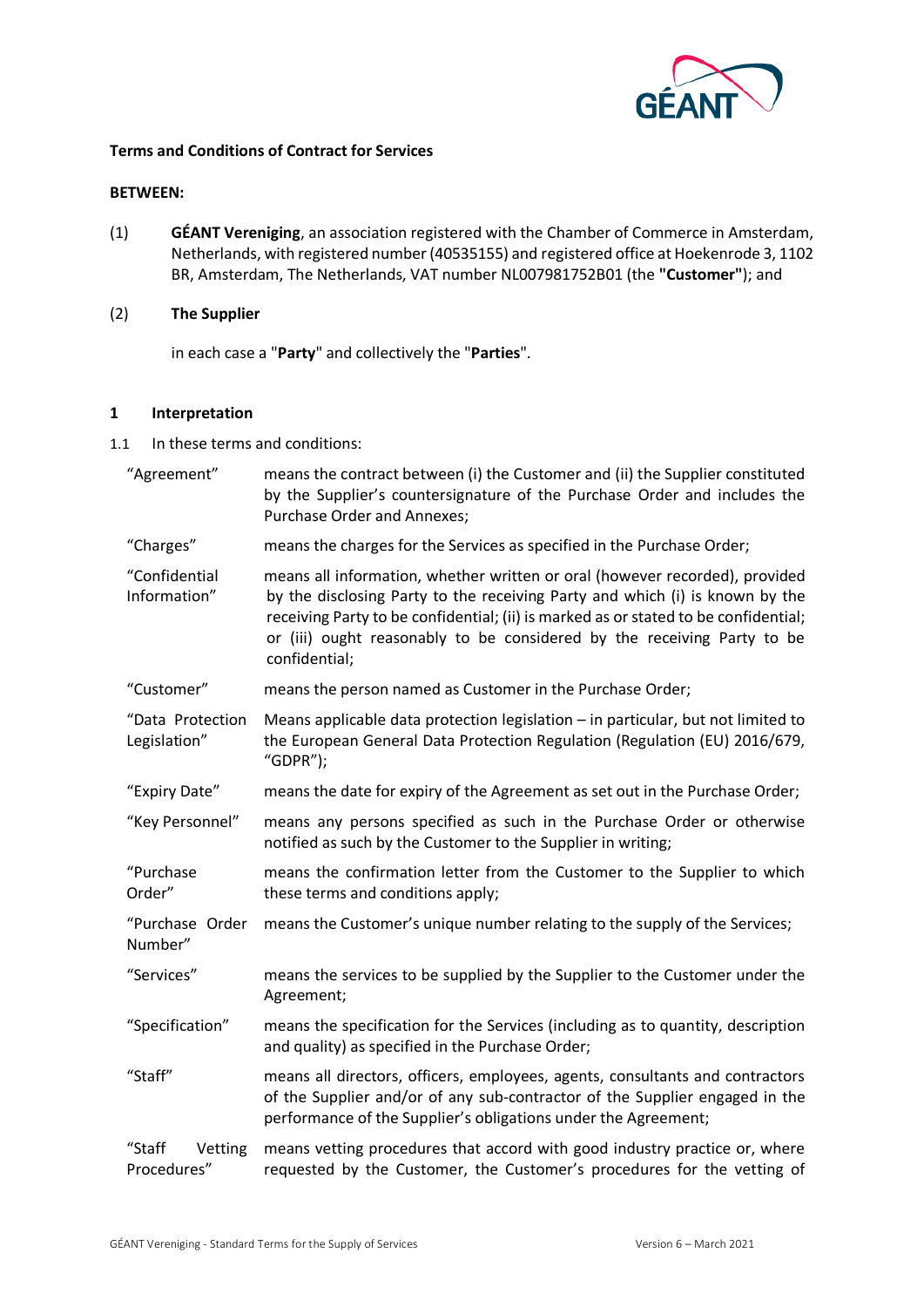

personnel as provided to the Supplier from time to time;

- "Supplier" means the person named as Supplier in the Purchase Order;
- "Term" means the period from the start date of the Agreement set out in the Purchase Order to the Expiry Date as such period may be extended in accordance with clause [4.2](#page-2-0) or terminated in accordance with the terms and conditions of the Agreement;
- "VAT" means value added tax; and

"Working Day" means a day (other than a Saturday or Sunday) on which banks are open for business in the Netherlands.

- 1.2 In these terms and conditions, unless the context otherwise requires:
	- 1.2.1 references to numbered clauses are references to the relevant clause in these terms and conditions;
	- 1.2.2 any obligation on any Party not to do or omit to do anything shall include an obligation not to allow that thing to be done or omitted to be done;
	- 1.2.3 the headings to the clauses of these terms and conditions are for information only and do not affect the interpretation of the Agreement;
	- 1.2.4 any reference to an enactment includes reference to that enactment as amended or replaced from time to time and to any subordinate legislation or bylaw made under that enactment; and
	- 1.2.5 the word 'including' shall be understood as meaning 'including without limitation'.

#### <span id="page-1-0"></span>**2 Basis of Agreement**

- 2.1 The Purchase Order constitutes an offer by the Customer to purchase the Services subject to and in accordance with the terms and conditions of the Agreement.
- 2.2 The offer comprised in the Purchase Order shall be deemed to be accepted by the Supplier on receipt by the Customer of a copy of the Purchase Order countersigned by the Supplier within 7 days of the date of the Purchase Order.

#### **3 Supply of Services**

- 3.1 In consideration of the Customer's Agreement to pay the Charges, the Supplier shall supply the Services to the Customer for the Term subject to and in accordance with the terms and conditions of the Agreement.
- <span id="page-1-1"></span>3.2 In supplying the Services, the Supplier shall:
	- 3.2.1 co-operate with the Customer in all matters relating to the Services and comply with all the Customer's instructions;
	- 3.2.2 perform the Services with all reasonable care, skill and diligence in accordance with good industry practice in the Supplier's industry, profession or trade;
	- 3.2.3 use Staff who are suitably skilled and experienced to perform tasks assigned to them, and in sufficient number to ensure that the Supplier's obligations are fulfilled in accordance with the Agreement;
	- 3.2.4 ensure that the Services shall conform with all descriptions and specifications set out in the Specification;
	- 3.2.5 comply with all applicable laws; and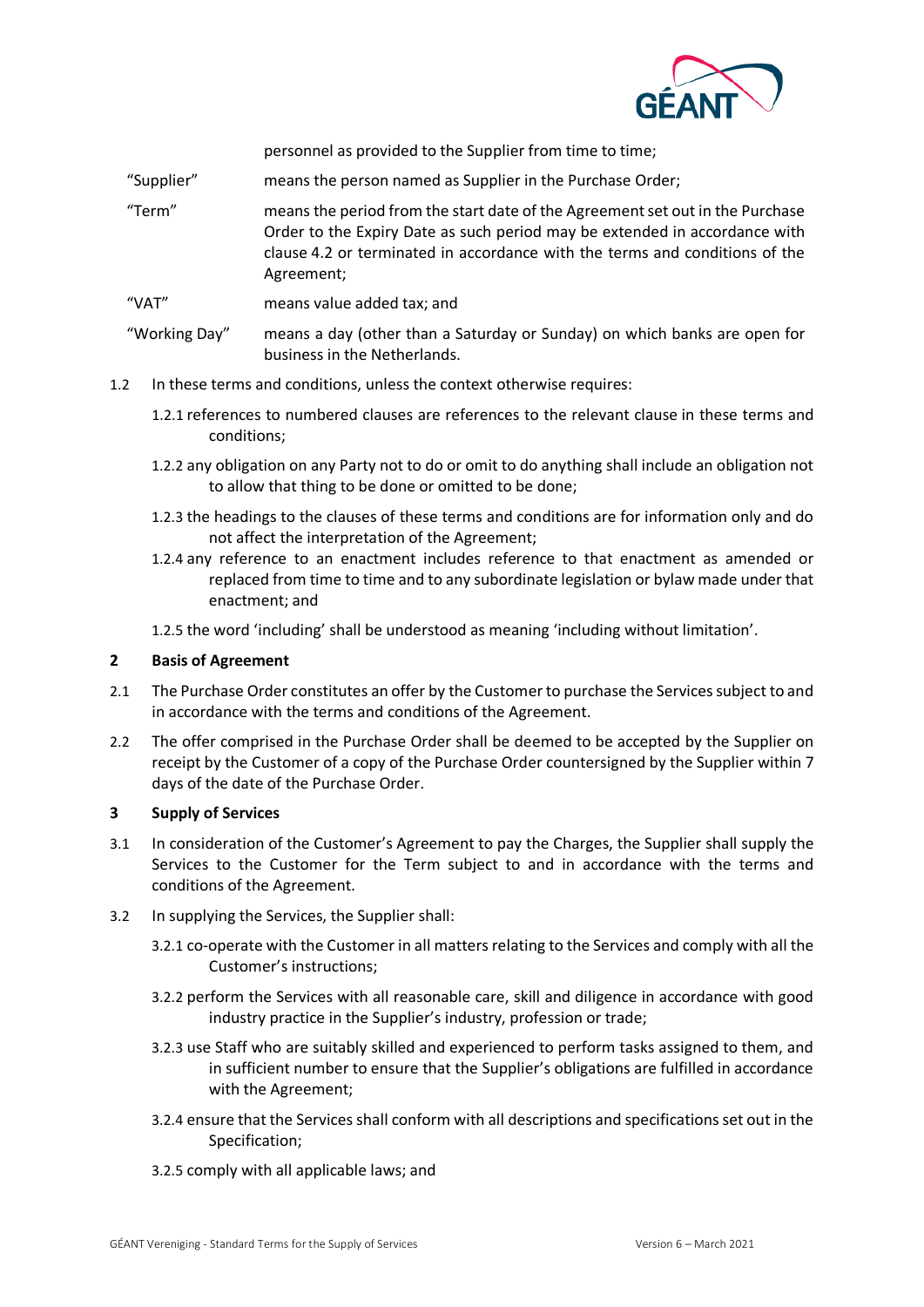

- <span id="page-2-1"></span>3.2.6 provide all equipment, tools and vehicles and other items as are required to provide the Services.
- 3.3 The Customer may by written notice to the Supplier at any time request a variation to the scope of the Services. In the event that the Supplier agrees to any variation to the scope of the Services, the Charges shall be subject to fair and reasonable adjustment to be agreed in writing between the Customer and the Supplier.

## **4 Term**

- 4.1 The Agreement shall take effect on the date specified in Purchase Order and shall expire on the Expiry Date, unless it is otherwise extended in accordance with clause [4.2](#page-2-0) or terminated in accordance with the terms and conditions of the Agreement.
- <span id="page-2-0"></span>4.2 The Customer may extend the Agreement for a period of up to 6 months by giving not less than 10 Working Days' notice in writing to the Supplier prior to the Expiry Date. The terms and conditions of the Agreement shall apply throughout any such extended period.

## **5 Charges, Payment and Recovery of Sums Due**

- 5.1 The Charges for the Services shall be as set out in the Purchase Order and shall be the full and exclusive remuneration of the Supplier in respect of the supply of the Services. Unless otherwise agreed in writing by the Customer, the Charges shall include every cost and expense of the Supplier directly or indirectly incurred in connection with the performance of the Services.
- 5.2 All amounts stated are exclusive of VAT. The Customer shall, following the receipt of a valid VAT invoice as outlined in clause 5.4, pay to the Supplier a sum equal to the VAT chargeable in respect of the Services.
- 5.3 All payments made by the Customer shall be made by bank transfer to the bank account indicated in the contract or by separate official Supplier notification. Payments will be free and clear of all bank charges imposed by the Customer bank. For the avoidance of doubt, the Customer is not responsible for any charges imposed by the Suppliers' bank or any intermediary bank required by the Supplier.
- 5.4 The Supplier shall invoice the Customer as specified in the Agreement. Each invoice shall include such supporting information required by the Customer to verify the accuracy of the invoice, including without limitation the relevant Purchase Order Number and a breakdown of the Services supplied in the invoice period.
- 5.5 In consideration of the supply of the Services by the Supplier, the Customer shall pay the Supplier the invoiced amounts no later than thirty (30) days after verifying that the invoice is valid and undisputed and includes a valid Purchase Order Number. The Customer may, without prejudice to any other rights and remedies under the Agreement, withhold or reduce payments in the event of unsatisfactory performance.
- 5.6 If the Customer fails to consider and verify an invoice in a timely fashion the invoice shall be regarded as valid and undisputed for the purpose of paragraph 5.5 after a reasonable time has passed.
- 5.7 If there is a dispute between the Parties as to the amount invoiced, the Customer shall pay the undisputed amount. The Supplier shall not suspend the supply of the Services unless the Supplier is entitled to terminate the Agreement for a failure to pay undisputed sums in accordance with clause [15.4.](#page-9-0) Any disputed amounts shall be resolved through the dispute resolution procedure detailed in clause [18.](#page-10-0)
- 5.8 If a payment of an undisputed amount is not made by the Customer by the date as mentioned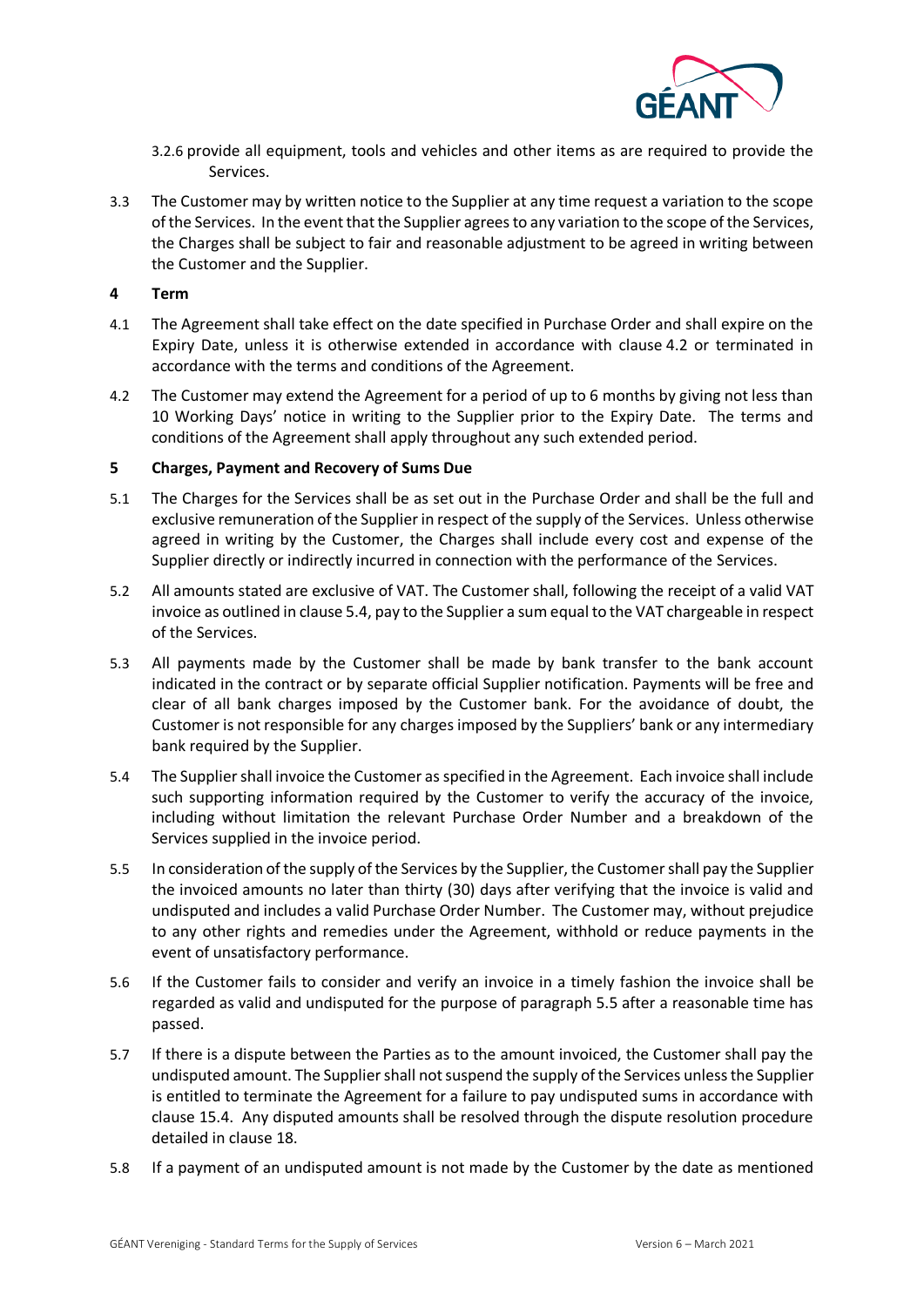

in clause 5.5, then the Customer shall pay the Supplier interest at the statutory interest rate.

- 5.9 Where the Supplier enters into a sub-contract, in accordance with Section 9, the Supplier shall include in that sub-contract:
	- 5.9.1 provisions having the same effects as clauses 5.3 to 5.8 of this Agreement; and
	- 5.9.2 a provision requiring the counterparty to that sub-contract to include in any sub-contract which it awards provisions having the same effect as 5.3 to 5.8 of this Agreement.
	- 5.9.3 In this clause 5.9, "sub-contract" means a contract between two or more suppliers, at any stage of remoteness from the Authority in a subcontracting chain, made wholly or substantially for the purpose of performing (or contributing to the performance of) the whole or any part of this Agreement.
- 5.10 If any sum of money is recoverable from or payable by the Supplier under the Agreement (including any sum which the Supplier is liable to pay to the Customer in respect of any breach of the Agreement), that sum may be deducted unilaterally by the Customer from any sum then due, or which may come due, to the Supplier under the Agreement or under any other agreement or contract with the Customer. The Supplier shall not be entitled to assert any credit, set-off or counterclaim against the Customer in order to justify withholding payment of any such amount in whole or in part.

## **6 Premises and equipment**

- <span id="page-3-0"></span>6.1 If necessary, the Customer shall provide the Supplier with reasonable access at reasonable times to its premises for the purpose of supplying the Services. All equipment, tools and vehicles brought onto the Customer's premises by the Supplier or the Staff shall be at the Supplier's risk.
- <span id="page-3-1"></span>6.2 If the Supplier supplies all or any of the Services at or from the Customer's premises, on completion of the Services or termination or expiry of the Agreement (whichever is the earlier) the Supplier shall vacate the Customer's premises, remove the Supplier's plant, equipment and unused materials and all rubbish arising out of the provision of the Services and leave the Customer's premises in a clean, safe and tidy condition. The Supplier shall be solely responsible for making good any damage to the Customer's premises or any objects contained on the Customer's premises which is caused by the Supplier or any Staff, other than fair wear and tear.
- 6.3 If the Supplier supplies all or any of the Services at or from its premises or the premises of a third party, the Customer may, during normal business hours and on reasonable notice, inspect and examine the manner in which the relevant Services are supplied at or from the relevant premises.
- 6.4 The Customer shall be responsible for maintaining the security of its premises in accordance with its standard security requirements. While on the Customer's premises the Supplier shall procure that all Staff is compliant with all the Customer's security requirements.
- 6.5 Where all or any of the Services are supplied from the Supplier's premises, the Supplier shall, at its own cost, comply with all security requirements specified by the Customer in writing.
- <span id="page-3-2"></span>6.6 Without prejudice to clause [3.2.6,](#page-2-1) any equipment provided by the Customer for the purposes of the Agreement shall remain the property of the Customer and shall be used by the Supplier and the Staff only for the purpose of carrying out the Agreement. Such equipment shall be returned promptly to the Customer on expiry or termination of the Agreement.
- <span id="page-3-3"></span>6.7 The Supplier shall reimburse the Customer for any loss or damage to the equipment (other than deterioration resulting from normal and proper use) caused by the Supplier or any Staff. Equipment supplied by the Customer shall be deemed to be in a good condition when received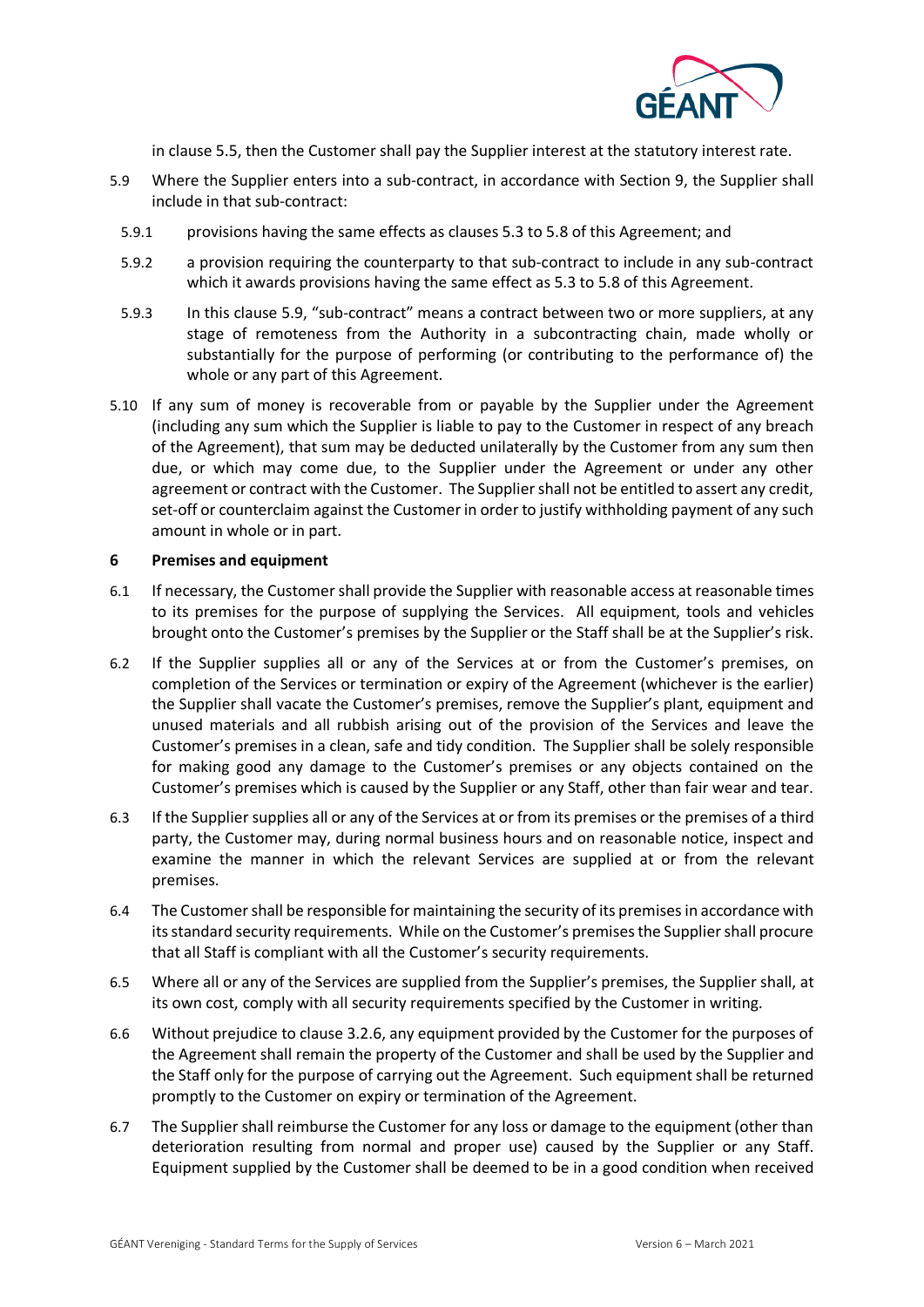

by the Supplier or relevant Staff unless the Customer is notified otherwise in writing within 5 Working Days.

## <span id="page-4-1"></span>**7 Staff and Key Personnel**

7.1 If the Customer reasonably believes that any of the Staff are unsuitable to undertake work in respect of the Agreement, it may, by giving written notice to the Supplier:

7.1.1 refuse admission to the relevant person(s) to the Customer's premises;

- 7.1.2 direct the Supplier to end the involvement in the provision of the Services of the relevant person(s); and/or
- 7.1.3 require that the Supplier replace any person removed under this clause with another suitably qualified person and procure that any security pass issued by the Customer to the person removed is surrendered,

and the Supplier shall comply with any such notice.

- <span id="page-4-0"></span>7.2 The Supplier shall:
	- 7.2.1 ensure that all Staff are vetted in accordance with the Staff Vetting Procedures;
	- 7.2.2 if requested, provide the Customer with a list of the names and addresses (and any other relevant information) of all persons who may require admission to the Customer's premises in connection with the Agreement; and
	- 7.2.3 procure that all Staff comply with any rules, regulations and requirements reasonably specified by the Customer.
- 7.3 Any Key Personnel shall not be released from supplying the Services without the agreement of the Customer, except by reason of long-term sickness, maternity leave, paternity leave, termination of employment or other extenuating circumstances.
- 7.4 Any replacements to the Key Personnel shall be subject to the prior written agreement of the Customer (not to be unreasonably withheld). Such replacements shall be of at least equal status or of equivalent experience and skills to the Key Personnel being replaced and be suitable for the responsibilities of that person in relation to the Services.

## **8 Assignment and sub-contracting**

- 8.1 The Supplier shall not assign, sub-contract, novate or in any way dispose of the benefit and/ or the burden of the Agreement or any part of the Agreement without the written consent of the Customer. The Customer may, in addition to clause 5.8, in the granting of such consent, provide for additional terms and conditions relating to such assignment, sub-contract, novation or disposal. The Supplier shall be responsible for the acts and omissions of its sub-contractors as though those acts and omissions were its own.
- 8.2 Where the Customer has consented to the placing of sub-contracts, the Supplier shall, at the request of the Customer, send copies of each sub-contract, to the Customer as soon as is reasonably practicable.
- 8.3 The Customer may assign, novate, or otherwise dispose of its rights and obligations under the Agreement without the consent of the Supplier provided that such assignment, novation or disposal shall not increase the burden of the Supplier's obligations under the Agreement.

## <span id="page-4-2"></span>**9 Intellectual Property Rights**

9.1 All intellectual property rights in any materials provided by the Customer to the Supplier for the purposes of this Agreement shall remain the property of the Customer but the Customer hereby grants the Supplier a royalty-free, non-exclusive and non-transferable licence to use such materials as required until termination or expiry of the Agreement for the sole purpose of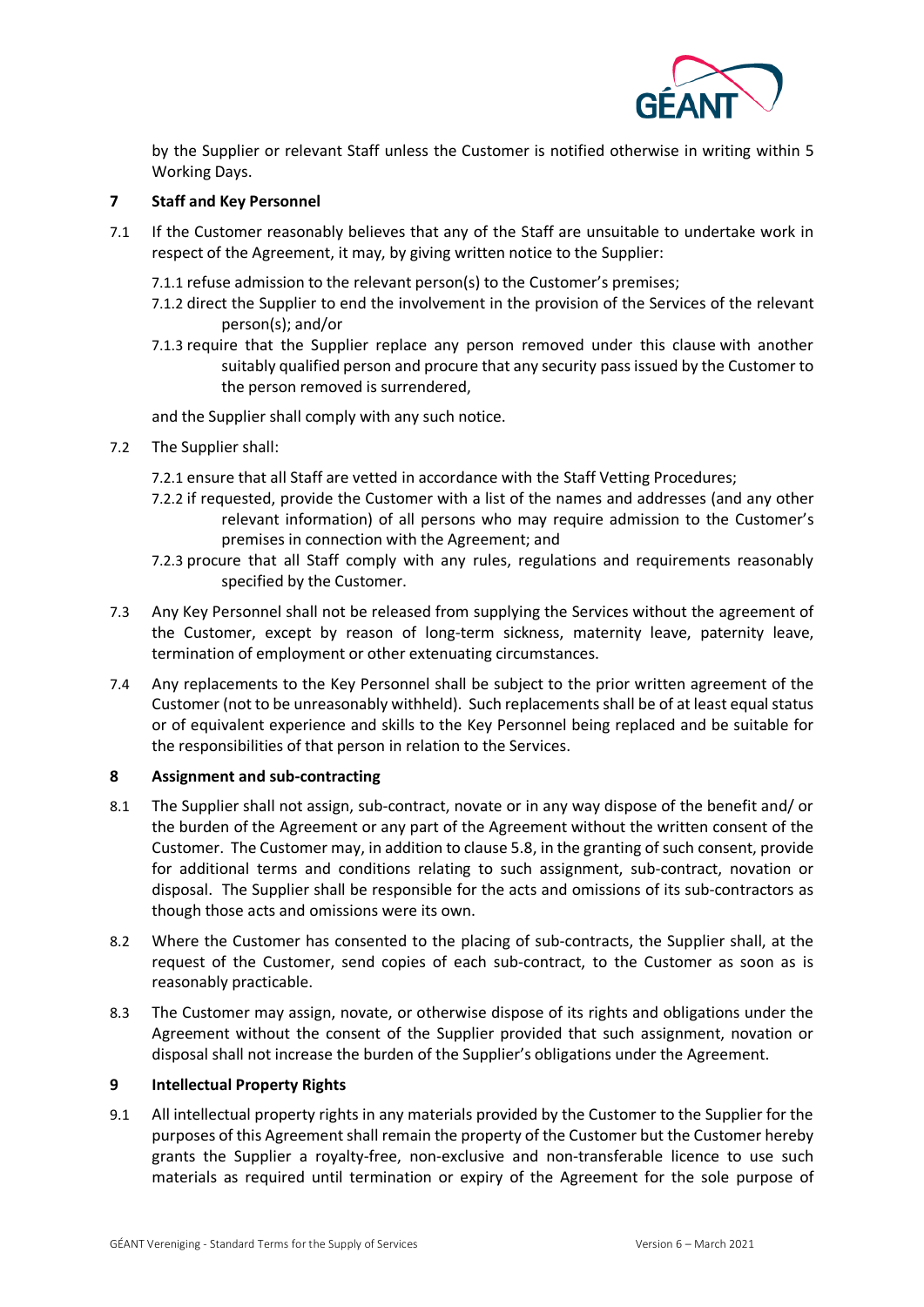

enabling the Supplier to perform its obligations under the Agreement.

- 9.2 All intellectual property rights in any materials created or developed by the Supplier pursuant to the Agreement or arising as a result of the provision of the Services shall vest in the Supplier. If, and to the extent, that any intellectual property rights in such materials vest in the Customer by operation of law, the Customer has the obligation to transfer, or contribute to all acts necessary in transfer, the intellectual property rights and hereby gives his irrevocable power of attorney to the Supplier to sign the deed of transfer and perform any other additional acts on behalf of Customer for the transfer of intellectual property rights.
- 9.3 The Supplier hereby grants the Customer:
	- 9.3.1 a perpetual, royalty-free, irrevocable, non-exclusive licence (with a right to sub-license) to use all intellectual property rights in the materials created or developed pursuant to the Agreement and any intellectual property rights arising as a result of the provision of the Services; and
	- 9.3.2 a perpetual, royalty-free, irrevocable and non-exclusive licence (with a right to sub-license) to use:
		- (a) any intellectual property rights vested in or licensed to the Supplier on the date of the Agreement; and
		- (b) any intellectual property rights created during the Term but which are neither created or developed pursuant to the Agreement nor arise as a result of the provision of the Services,

including any modifications to or derivative versions of any such intellectual property rights, which the Customer reasonably requires in order to exercise its rights and take the benefit of the Agreement including the Services provided.

<span id="page-5-1"></span>9.4 The Supplier shall indemnify, and keep indemnified, the Customer in full against all costs, expenses, damages and losses (whether direct or indirect), including any interest, penalties, and reasonable legal and other professional fees awarded against or incurred or paid by the Customer as a result of or in connection with any claim made against the Customer for actual or alleged infringement of a third party's intellectual property arising out of, or in connection with, the supply or use of the Services, to the extent that the claim is attributable to the acts or omission of the Supplier or any Staff.

## **10 Governance and Records**

- 10.1 The Supplier shall:
	- 10.1.1 attend progress meetings with the Customer at the frequency and times specified by the Customer and shall ensure that its representatives are suitably qualified to attend such meetings; and
	- 10.1.2 submit progress reports to the Customer at the times and in the format specified by the Customer.
- <span id="page-5-3"></span>10.2 The Supplier shall keep and maintain until 6 years after the end of the Agreement, or as long a period as may be agreed between the Parties, full and accurate records of the Agreement including the Services supplied under it and all payments made by the Customer. The Supplier shall on request afford the Customer or the Customer's representatives such access to those records as may be reasonably requested by the Customer in connection with the Agreement.

## <span id="page-5-2"></span>**11 Confidentiality, Transparency and Publicity**

<span id="page-5-0"></span>11.1 Subject to clause [11.2,](#page-6-0) each Party shall: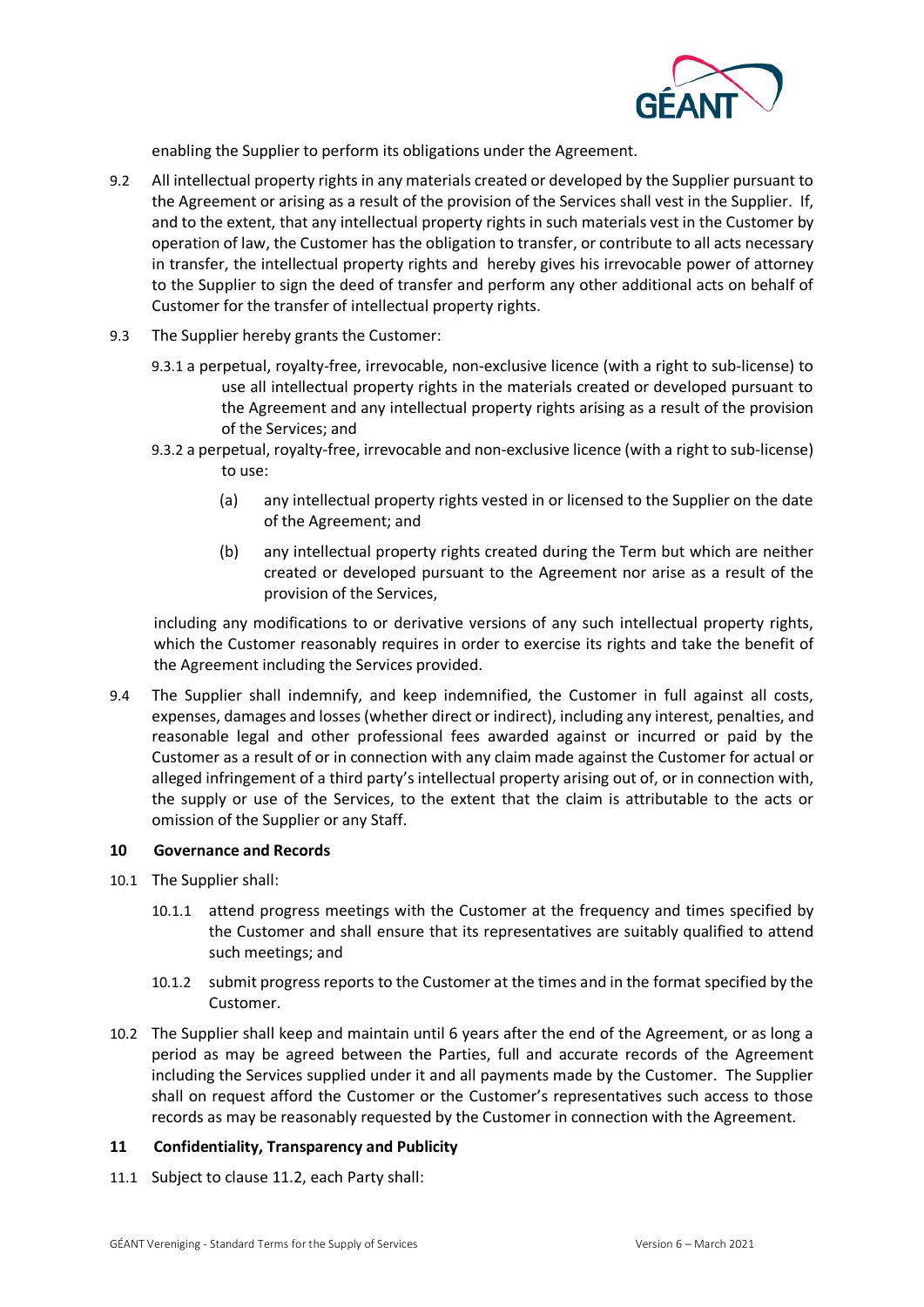

- 11.1.1 treat all information made accessible to them by the other Party, or its Staff, as Confidential Information and will safeguard it accordingly and not disclose it to any other person without the prior written permission of the disclosing Party; and
- 11.1.2 not use or exploit the disclosing Party's Confidential Information in any way except for the purposes anticipated under the Agreement.
- <span id="page-6-1"></span><span id="page-6-0"></span>11.2 Notwithstanding clause [11.1,](#page-5-0) a Party may disclose Confidential Information which it receives from the other Party:
	- 11.2.1 where disclosure is requested by the police, by a court decision of a competent jurisdiction or any other law enforcement authority and/ or required by applicable law;
	- 11.2.2 to its auditors or for the purposes of regulatory requirements;
	- 11.2.3 on a confidential basis, to its professional advisers;
	- 11.2.4 where the receiving Party is the Supplier, to the Staff on a need to know basis to enable performance of the Supplier's obligations under the Agreement provided that the Supplier shall procure that any Staff to whom it discloses Confidential Information pursuant to this clause [11.2.4](#page-6-1) shall observe the Supplier's confidentiality obligations under the Agreement; and
	- 11.2.5 where the receiving Party is the Customer:
		- (a) on a confidential basis to the employees, agents, consultants and contractors of the Customer;
		- (b) on a confidential basis to any of its GEANT shareholders, the European National Research and Education Network providers (NRENs);
		- (c) to the extent that the Customer (acting reasonably) deems disclosure necessary or appropriate in the course of carrying out its public functions; or
		- (d) in accordance with clause 12

and for the purposes of the foregoing, references to disclosure on a confidential basis shall mean disclosure subject to a confidentiality agreement or arrangement containing terms no less stringent than those placed on the Customer under this clause 11.

11.3 The Supplier shall take reasonable steps to ensure that the Staff shall not, make any press announcement or publicise the Agreement or any part of the Agreement in any way, except with the prior written consent of the Customer.

## <span id="page-6-2"></span>**12 Processing of Personal Data and Security of Data**

- 12.1 The terms used hereunder shall have the same meaning as provided in the GDPR.
- 12.2 As a result of the Agreement, the Supplier may process personal data from the Customer in the capacity of processor and/or controller, to be determined by Customer in its sole discretion.
- 12.3 Where the Supplier processes personal data from the Customer in the capacity of controller, the Supplier shall:
	- 12.3.1 guarantee that it fully complies with the provisions in this clause 12 and applicable data protection legislation (including the GDPR);
	- 12.3.2 keep the personal data confidential and shall not disclose the personal data in any way to any of its employees or third party without the prior written approval of the Customer, except where such disclosure is required for the performance of the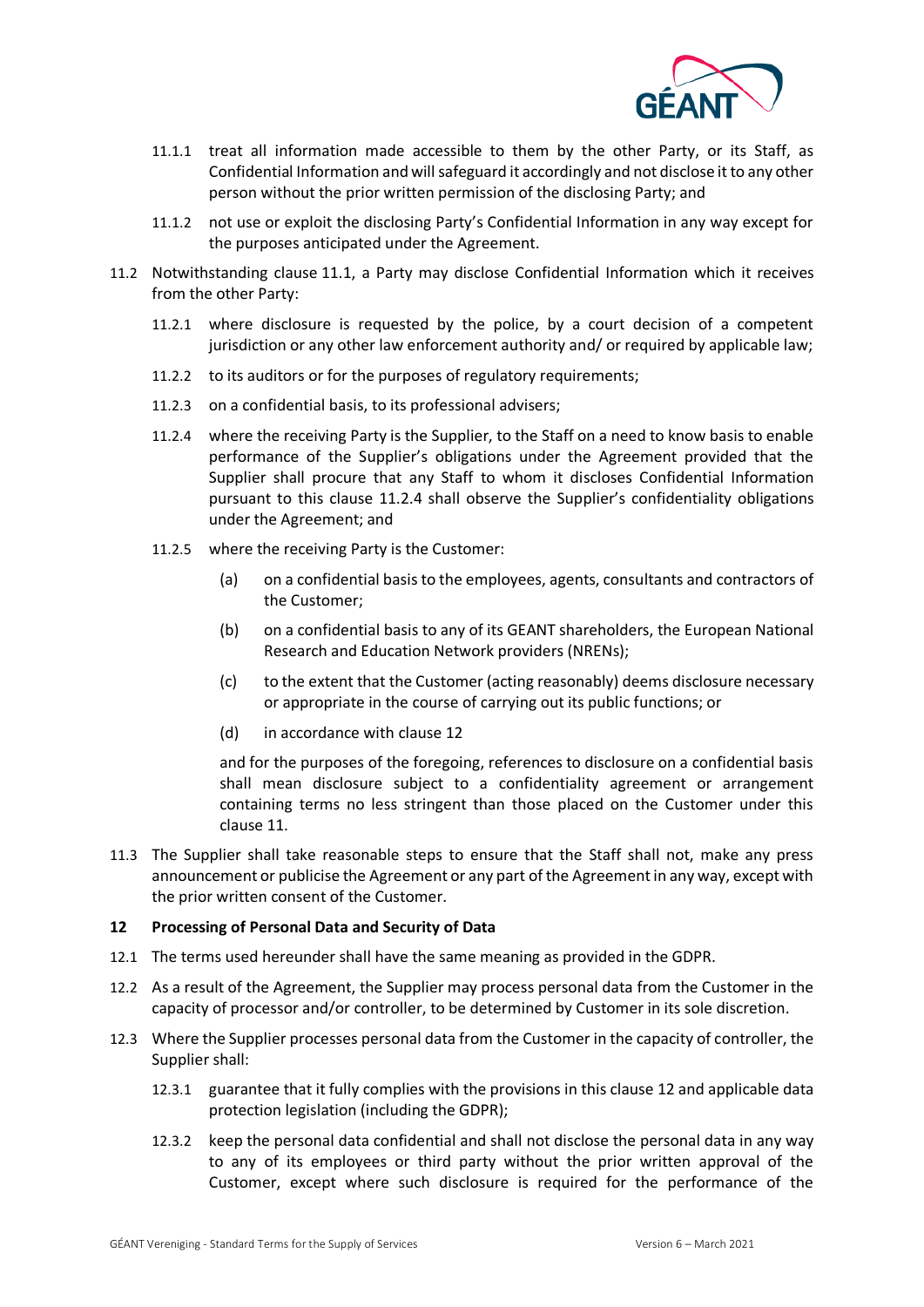

Agreement, or where the Personal Data need to be disclosed to a competent public authority to comply with an EU member state legal obligation or as required for audit purposes.

- 12.3.3 ensure that it has in place appropriate technical and organisational measures to protect the personal data against accidental or unlawful destruction, loss, alteration, unauthorised disclosure of, or access to personal data transmitted, stored or otherwise processed;
- 12.3.4 provide the Customer with such information as the Customer may reasonably request to satisfy itself that the Supplier is complying with its obligations related to personal data;
- 12.3.5 provide all such co-operation and information as the Customer may reasonably require in order to comply with its obligations under applicable data protection legislation, such as, without limitation, performing data protection impact assessments, responding to data subject requests and handling security incidents; and
- <span id="page-7-1"></span>12.3.6 indemnify and keep indemnified the Customer against all claims, proceedings and/or actions brought by a competent public authority and/or data subject against the Customer with respect to the processing by the Supplier of the personal data received from the Customer or arising out of any breach by the Supplier and/or its processors of its data protection obligations under this clause 12;
- 12.4 Where the Supplier processes personal data from the Customer in the capacity of processor, the Supplier shall, in order to comply with Article 28(3) of the GDPR, be bound by the data processing agreement as defined in Annex 3 to the Agreement. The Parties agree to Populate Schedule 1 of Annex 3 and exchange signed copies, in advance of any processing.

## <span id="page-7-2"></span>**13 Liability**

- 13.1 The Supplier shall not be responsible for any injury, loss, damage, cost or expense suffered by the Customer if and to the extent that it is caused by the negligence or wilful misconduct of the Customer or by breach by the Customer of its obligations under the Agreement.
- 13.2 Subject always to clauses [13.3](#page-7-0) and [13.4:](#page-8-0)
	- 13.2.1 the aggregate liability of the Supplier in respect of all defaults, claims, losses or damages howsoever caused, whether arising from breach of the Agreement, the supply or failure to supply of the Services, misrepresentation (whether tortuous or statutory), tort (including negligence), breach of statutory duty or otherwise shall in no event exceed a sum equal to 125% of the Charges paid or payable to the Supplier; and
	- 13.2.2 except in the case of claims arising under clauses [9.4,](#page-5-1) 12 and [17.3,](#page-10-1) in no event shall the Supplier be liable to the Customer for any:
		- (a) loss of profits;
		- (b) loss of business;
		- (c) loss of revenue;
		- (d) loss of or damage to goodwill;
		- (e) loss of savings (whether anticipated or otherwise); and/or
		- (f) any indirect, special or consequential loss or damage.
- <span id="page-7-0"></span>13.3 Nothing in the Agreement shall be construed to limit or exclude either Party's liability for: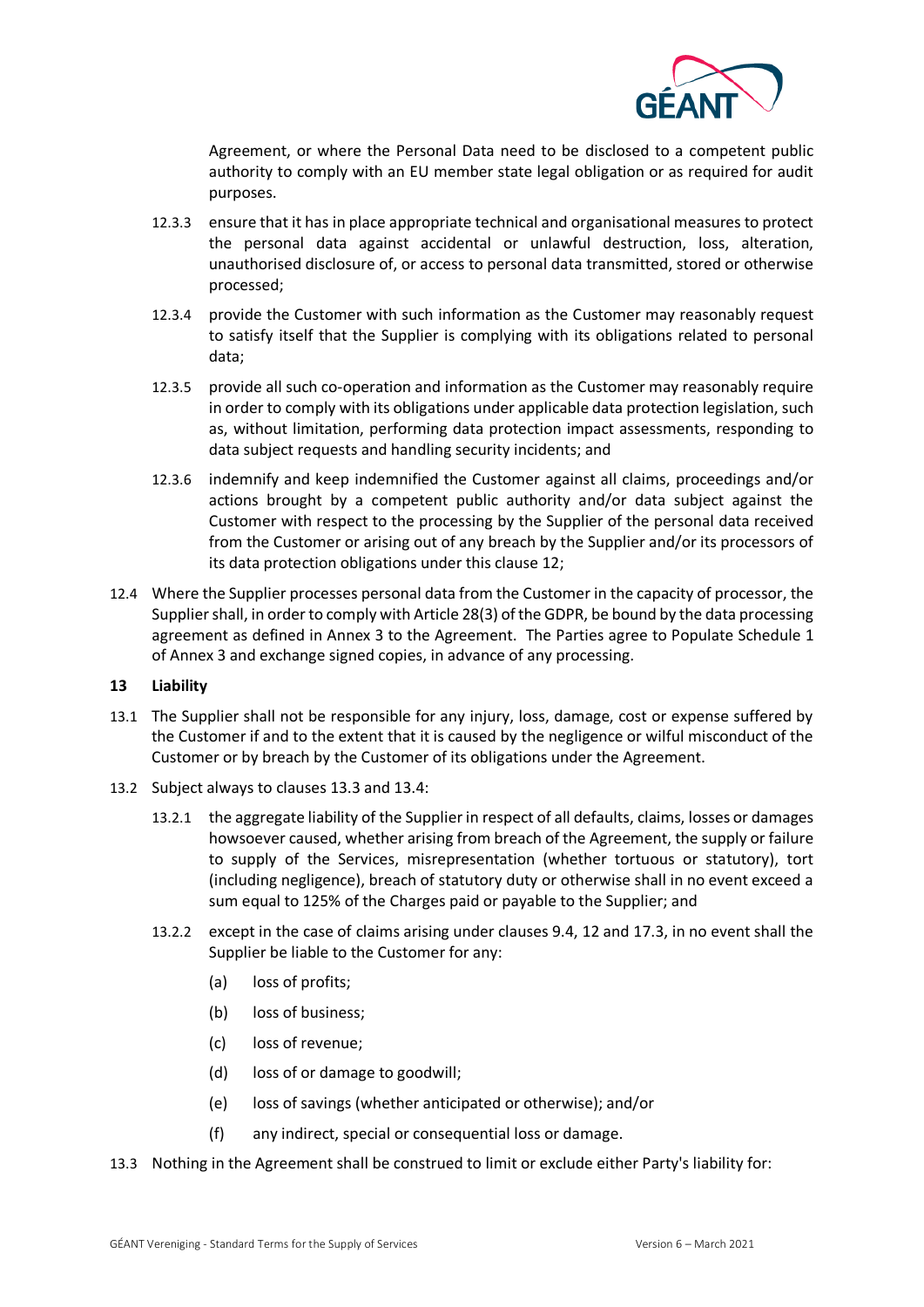

- 13.3.1 death or personal injury caused by its negligence or that of its Staff;
- 13.3.2 fraud or fraudulent misrepresentation by it or that of its Staff; or
- 13.3.3 any other matter which, by law, may not be excluded or limited.
- <span id="page-8-0"></span>13.4 The Supplier's liability under the indemnity in clause [9.4,](#page-5-1) [12.3.6](#page-7-1) and [17.3](#page-10-1) shall be unlimited.

# <span id="page-8-4"></span>**14 Force Majeure**

- <span id="page-8-5"></span>14.1 In case of occurrence of events beyond the reasonable control of the Parties, including but not limited to, acts of God (flood, earthquake, tornado, fire, etc.) war, strikes, threats or acts of terrorism or similar acts, disease, pandemic, epidemic, World Health Organisation travel advisory, civil disorder, curtailment of transportation making it inadvisable, impractical, unlawful or impossible to perform the Services on the dates planned, the Parties shall immediately agree on their further activities under this Agreement and/or re-negotiate the substance of this Agreement.
- 14.2 In case of force majeure, any deposits made for Services yet to be performed (advance payments) shall be refunded to the Customer within thirty (30) days of written notice. The Customer shall not be entitled to receive refunds for Services already consumed, regardless of the occurrence of force majeure.

# **15 Termination**

- 15.1 The Customer may terminate the Agreement at any time by notice in writing to the Supplier to take effect on any date falling at least 1 month (or, if the Agreement is less than 3 months in duration, at least 10 Working Days) later than the date of service of the relevant notice.
- <span id="page-8-3"></span><span id="page-8-2"></span><span id="page-8-1"></span>15.2 Without prejudice to any other right or remedy it might have, the Customer may terminate the Agreement by written notice to the Supplier with immediate effect if the Supplier:
	- 15.2.1 (without prejudice to clause [15.2.4\)](#page-8-1), is in material breach of any obligation under the Agreement which is not capable of remedy;
	- 15.2.2 repeatedly breaches any of the terms and conditions of the Agreement in such a manner as to reasonably justify the opinion that its conduct is inconsistent with it having the intention or ability to give effect to the terms and conditions of the Agreement;
	- 15.2.3 is in material breach of any obligation which is capable of remedy, and that breach is not remedied within 30 days of the Supplier receiving notice specifying the breach and requiring it to be remedied;
	- 15.2.4 undergoes a change of control , which means any transfer of an interest in a party (or any of such Party's shareholders) resulting in an natural or legal person becoming having an interest of [25] per cent or more in such party provided such transfer has occurred after the date of execution of the Agreement;
	- 15.2.5 breaches any of the provisions of clauses [7.2,](#page-4-0) [11,](#page-5-2) [12](#page-6-2) and [16](#page-9-1) or Data Protection Legislation;
	- 15.2.6 becomes insolvent, or if an order is made or a resolution is passed for the winding up of the Supplier (other than voluntarily for the purpose of solvent amalgamation or reconstruction), or if an administrator or administrative receiver is appointed in respect of the whole or any part of the Supplier's assets or business, or if the Supplier makes any composition with its creditors or takes or suffers any similar or analogous action (to any of the actions detailed in this clause [15.2.6\)](#page-8-2) in consequence of debt in any jurisdiction; or
	- 15.2.7 fails to comply with legal obligations in the fields of environmental, social or labour law.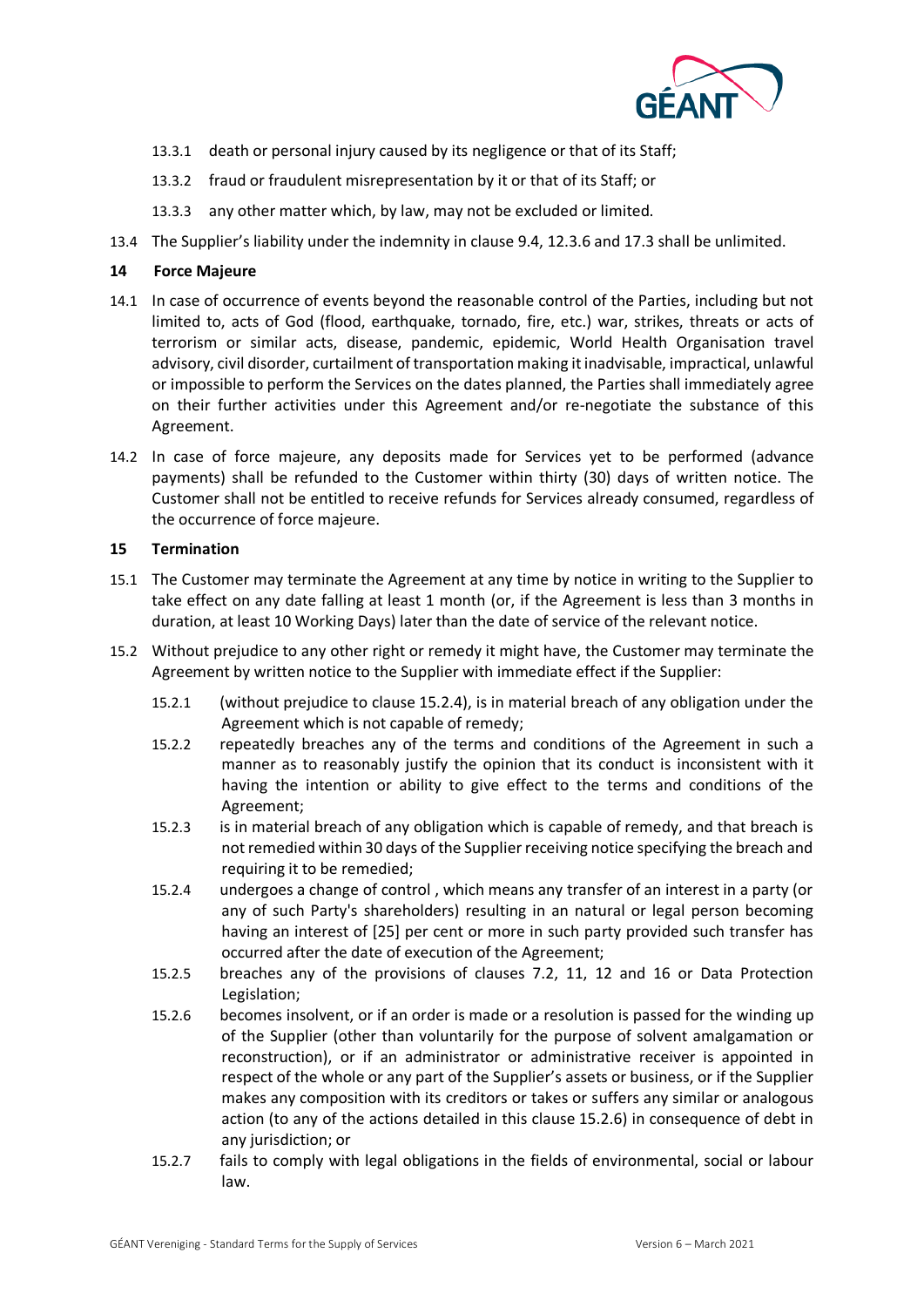

- 15.3 Upon written notice either Party may terminate this Agreement in its entirety, and without liability, due to force majeure in accordance with the terms of clause 14.
- 15.4 The Supplier shall notify the Customer as soon as practicable of any change of control as referred to in clause [15.2.4](#page-8-3) or any potential such change of control.
- <span id="page-9-0"></span>15.5 The Supplier may terminate the Agreement by written notice to the Customer if the Customer has not paid any undisputed amounts within 90 days of them falling due.
- 15.6 Termination or expiry of the Agreement shall be without prejudice to the rights of either Party accrued prior to termination or expiry and shall not affect the continuing rights of the Parties under this clause and clauses [2,](#page-1-0) [3.2,](#page-1-1) [6.1,](#page-3-0) [6.2,](#page-3-1) [6.6,](#page-3-2) [6.7,](#page-3-3) [7,](#page-4-1) [9,](#page-4-2) [10.2,](#page-5-3) [11,](#page-5-2) [12,](#page-6-2) [13,](#page-7-2) 15.7, [16.4,](#page-9-2) [17.3,](#page-10-1) [18](#page-10-0) and [19.7](#page-11-0) or any other provision of the Agreement that either expressly or by implication has effect after termination.
- 15.7 Upon termination or expiry of the Agreement, the Supplier shall:
	- 15.7.1 give all reasonable assistance to the Customer and any incoming supplier of the Services; and
	- 15.7.2 return all requested documents, information and data to the Customer as soon as reasonably practicable.

#### <span id="page-9-1"></span>**16 Compliance**

- 16.1 The Supplier shall promptly notify the Customer of any health and safety hazards which may arise in connection with the performance of its obligations under the Agreement. The Customer shall promptly notify the Supplier of any health and safety hazards which may exist or arise at the Customer's premises and which may affect the Supplier in the performance of its obligations under the Agreement.
- 16.2 The Supplier shall:
	- 16.2.1 comply with all the Customer's health and safety measures while on the Customer's premises; and
	- 16.2.2 notify the Customer immediately in the event of any incident occurring in the performance of its obligations under the Agreement on the Customer's premises where that incident causes any personal injury or damage to property which could give rise to personal injury.
- <span id="page-9-3"></span>16.3 The Supplier shall:
	- 16.3.1 perform its obligations under the Agreement in accordance with all applicable equality Law and the Customer's equality and diversity policy as provided to the Supplier from time to time; and
	- 16.3.2 take all reasonable steps to secure the observance of clause [16.3.1](#page-9-3) by all Staff.
- <span id="page-9-2"></span>16.4 The Supplier shall supply the Services in accordance with the Customer's environmental policy as provided to the Supplier from time to time.

#### **17 Prevention of Fraud and Corruption**

- <span id="page-9-4"></span>17.1 The Supplier shall not offer, give, or agree to give anything, to any person an inducement or reward for doing, refraining from doing, or for having done or refrained from doing, any act in relation to the obtaining or execution of the Agreement or for showing or refraining from showing favour or disfavour to any person in relation to the Agreement.
- 17.2 The Supplier shall take all reasonable steps, in accordance with good industry practice, to prevent fraud by the Staff and the Supplier (including its shareholders, members and directors)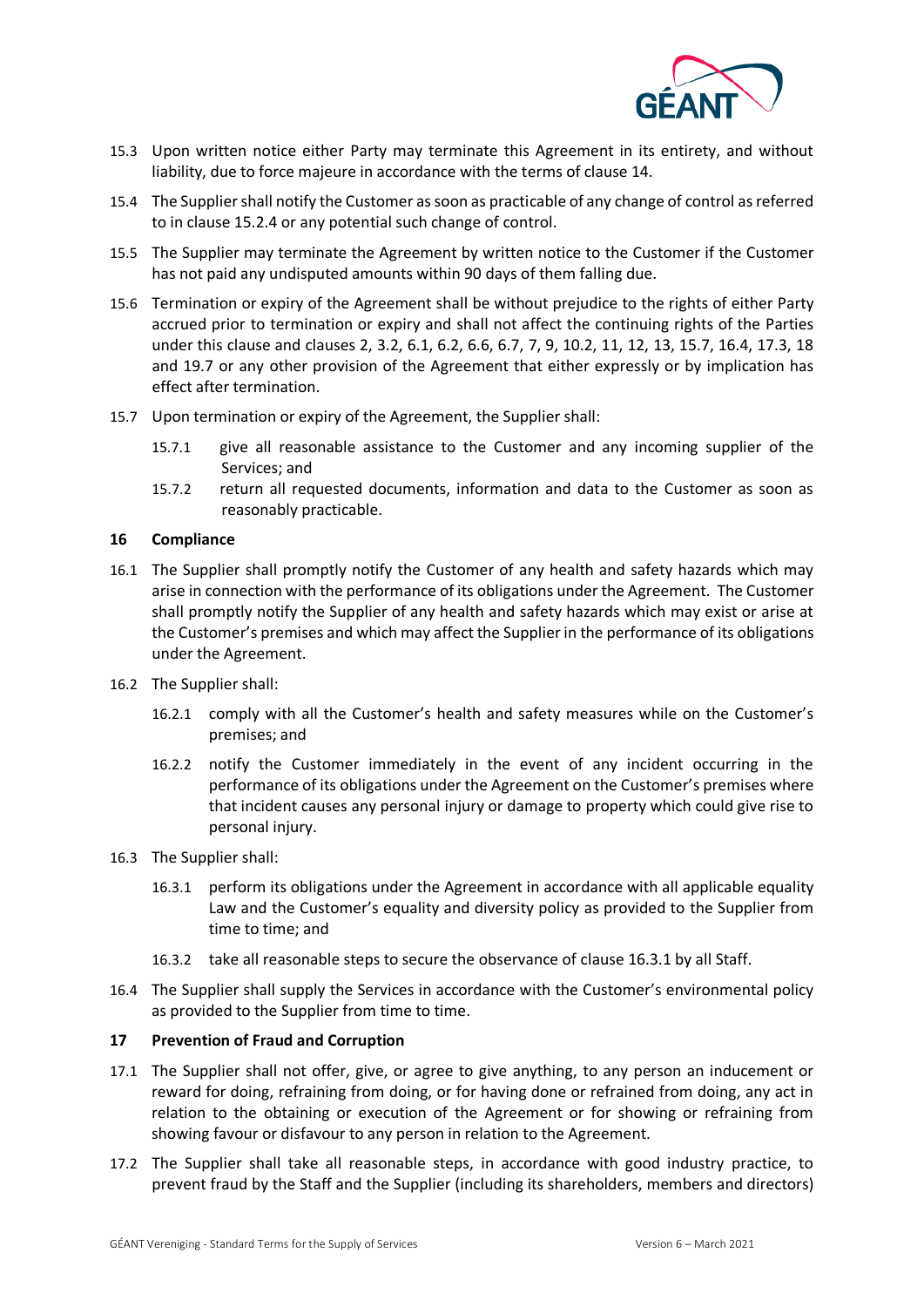

in connection with the Agreement and shall notify the Customer immediately if it has reason to suspect that any fraud has occurred or is occurring or is likely to occur.

- <span id="page-10-1"></span>17.3 If the Supplier or the Staff engages in conduct prohibited by clause [17.1](#page-9-4) or commits fraud in relation to the Agreement or any other contract with the Customer, the Customer may:
	- 17.3.1 terminate the Agreement and recover from the Supplier the amount of any loss suffered by the Customer resulting from the termination, including the cost reasonably incurred by the Customer of making other arrangements for the supply of the Services and any additional expenditure incurred by the Customer throughout the remainder of the Agreement; or
	- 17.3.2 recover, in full, from the Supplier any other loss sustained by the Customer in consequence of any breach of this clause.

#### <span id="page-10-0"></span>**18 Governing Law, Jurisdiction and Dispute Resolution**

- <span id="page-10-2"></span>18.1 The validity, construction and performance of the Agreement, and all contractual and noncontractual matters arising out of it, shall be governed by Dutch law and shall be subject to the exclusive jurisdiction of the Dutch courts to which the Parties submit.
- 18.2 The Parties shall attempt in good faith to negotiate a settlement to any dispute between them arising out of or in connection with the Agreement and such efforts shall involve the escalation of the dispute to an appropriately senior representative of each Party.
- 18.3 If the dispute cannot be resolved by the Parties within one month of being escalated as referred to in clause [18.1,](#page-10-2) the dispute may by agreement between the Parties be referred to a neutral adviser or mediator (the "**Mediator**") chosen by agreement between the Parties. All negotiations connected with the dispute shall be conducted in confidence and without prejudice to the rights of the Parties in any further proceedings.
- 18.4 If the Parties fail to appoint a Mediator within one month, or fail to enter into a written agreement resolving the dispute within one month of the Mediator being appointed, either Party may exercise any remedy it has under applicable law.

#### **19 General**

- 19.1 Each of the Parties represents and warrants to the other that it has full capacity and authority, and all necessary consents, licences and permissions to enter into and perform its obligations under the Agreement, and that the Agreement is executed by its duly authorised representative.
- 19.2 A person who is not a party to the Agreement shall have no right to enforce any of its provisions which, expressly or by implication, confer a benefit on him, without the prior written agreement of the Parties.
- 19.3 The Agreement cannot be varied except in writing signed by a duly authorised representative of both the Parties.
- 19.4 The Agreement contains the whole agreement between the Parties and supersedes and replaces any prior written or oral agreements, representations or understandings between them. No general terms and conditions of either Party referred to in order confirmations, acknowledgements, delivery notes or elsewhere shall apply, unless expressly agreed in writing. The Parties confirm that they have not entered into the Agreement on the basis of any representation that is not expressly incorporated into the Agreement. Nothing in this clause shall exclude liability for fraud or fraudulent misrepresentation.
- 19.5 Any waiver or relaxation either partly, or wholly of any of the terms and conditions of the Agreement shall be valid only if it is communicated to the other Party in writing and expressly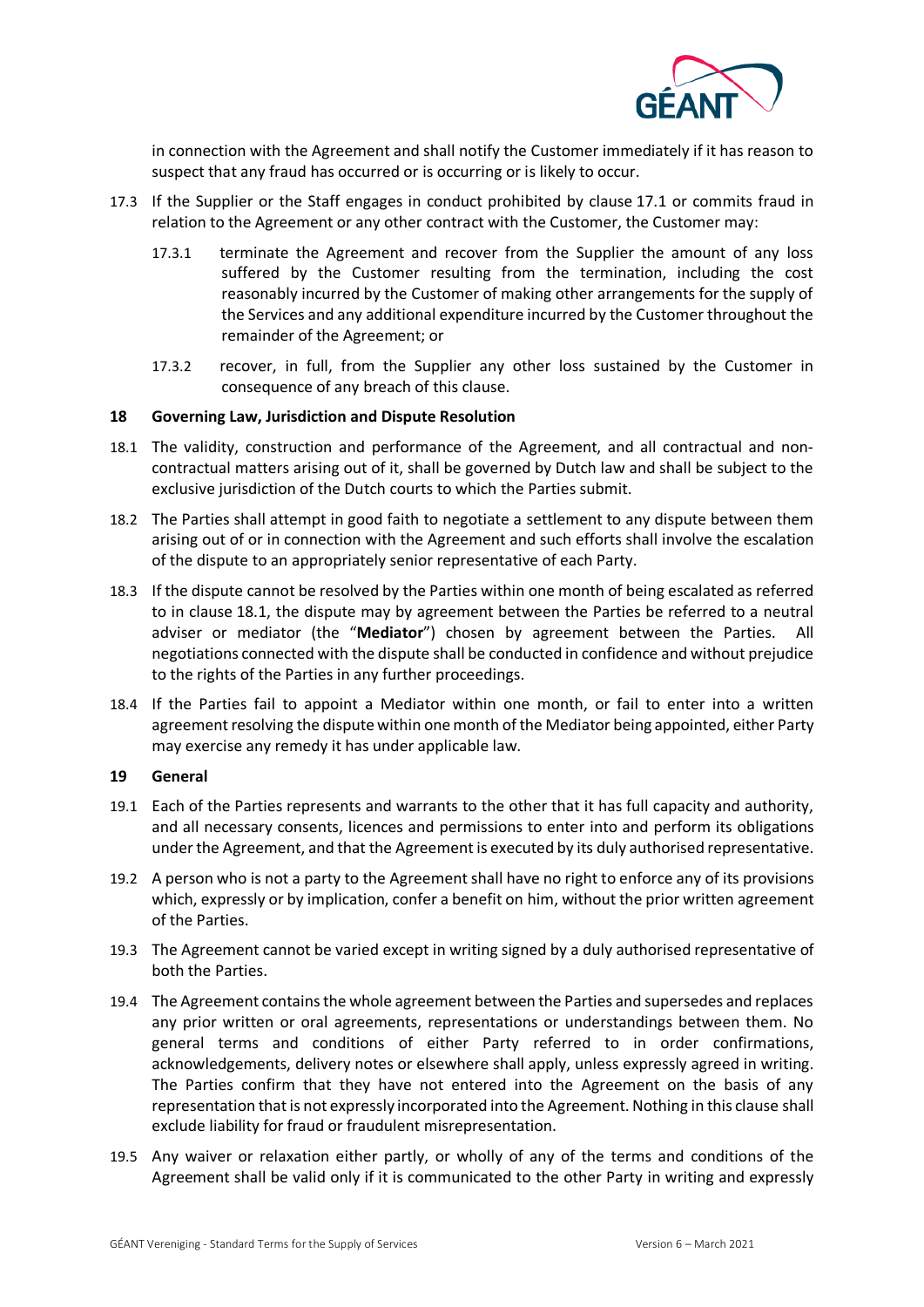

stated to be a waiver. A waiver of any right or remedy arising from a breach of contract shall not constitute a waiver of any right or remedy arising from any other breach of the Agreement.

- 19.6 The Agreement shall not constitute or imply any partnership, joint venture, agency, fiduciary relationship or other relationship between the Parties other than the contractual relationship expressly provided for in the Agreement. Neither Party shall have, nor represent that it has, any authority to make any commitments on the other Party's behalf.
- <span id="page-11-0"></span>19.7 Except as otherwise expressly provided by the Agreement, all remedies available to either Party for breach of the Agreement (whether under the Agreement, statute or common law) are cumulative and may be exercised concurrently or separately, and the exercise of one remedy shall not be deemed an election of such remedy to the exclusion of other remedies.
- 19.8 If any provision of the Agreement is prohibited by law or judged by a court to be unlawful, void or unenforceable, the provision shall, to the extent required, be severed from the Agreement and rendered ineffective as far as possible without modifying the remaining provisions of the Agreement, and shall not in any way affect any other circumstances of or the validity or enforcement of the Agreement.

#### **20 Notices**

- <span id="page-11-2"></span>20.1 Any notice to be given under the Agreement shall be in writing and may be served by personal delivery, first class recorded or, subject to clause [20.3,](#page-11-1) e-mail to the address of the relevant Party set out in the Purchase Order, or such other address as that Party may from time to time notify to the other Party in accordance with this clause:
- 20.2 Notices served as above shall be deemed served on the Working Day of delivery provided delivery is before 5.00pm on a Working Day. Otherwise delivery shall be deemed to occur on the next Working Day. An email shall be deemed delivered when sent unless an error message is received.
- <span id="page-11-1"></span>20.3 Notices under clauses [14](#page-8-4) (Force Majeure) and [15](#page-8-5) (Termination) may be served by email only if the original notice is then sent to the recipient by personal delivery or recorded delivery in the manner set out in clause [20.1.](#page-11-2)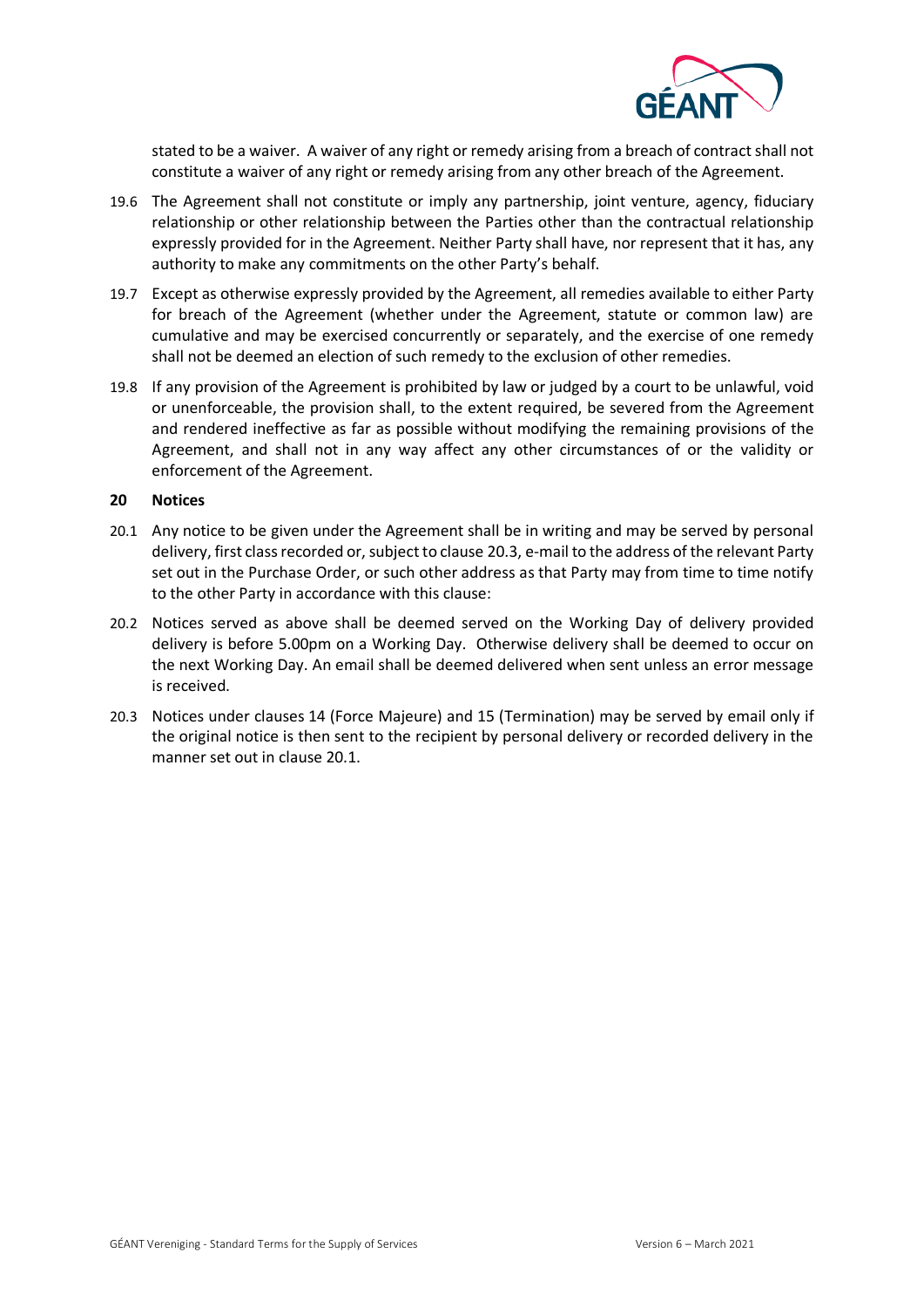

# **Annex 1 - Charges**

As per the relevant Purchase Order documentation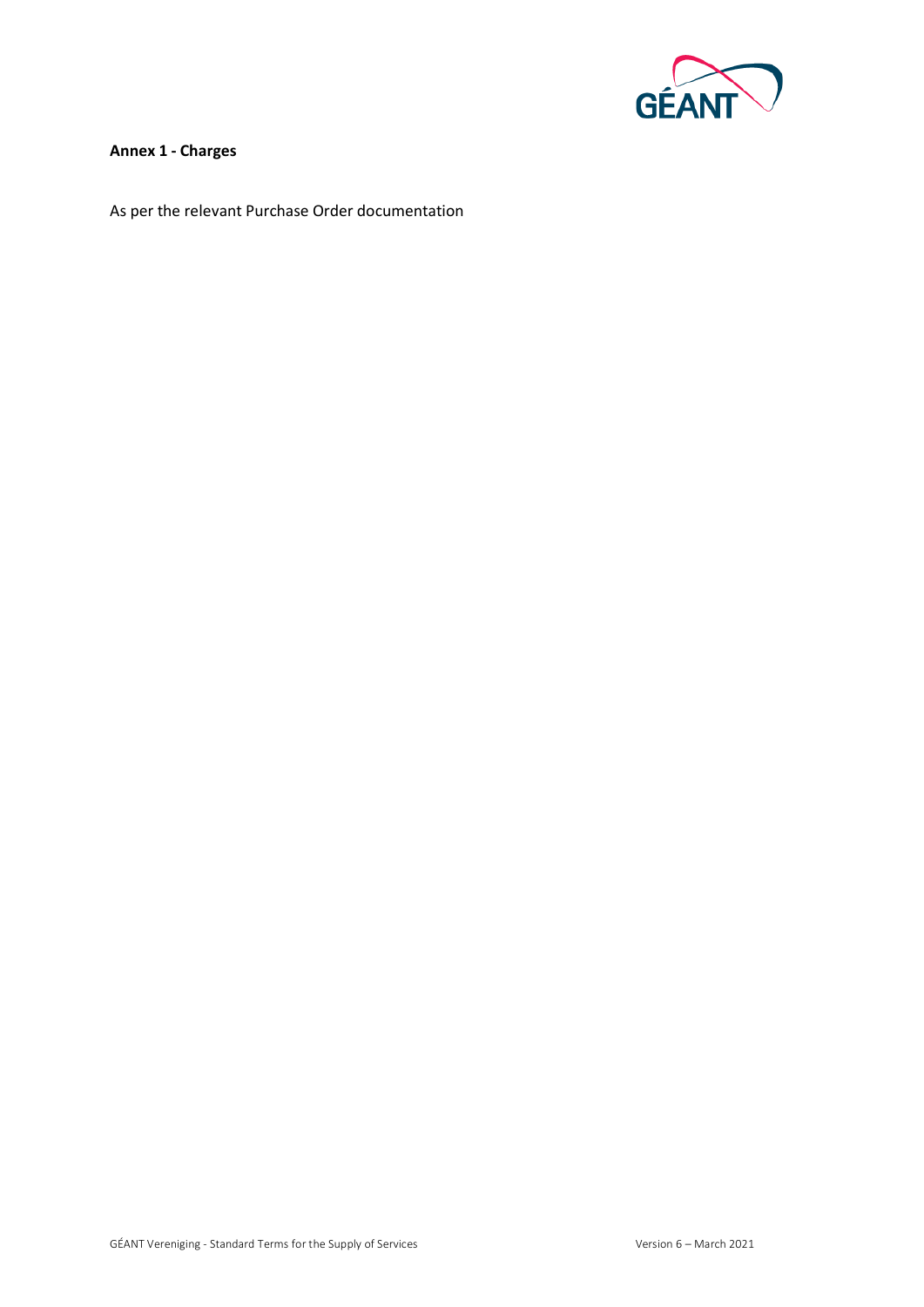

## **Annex 2 - Specification**

As per the relevant Purchase Order documentation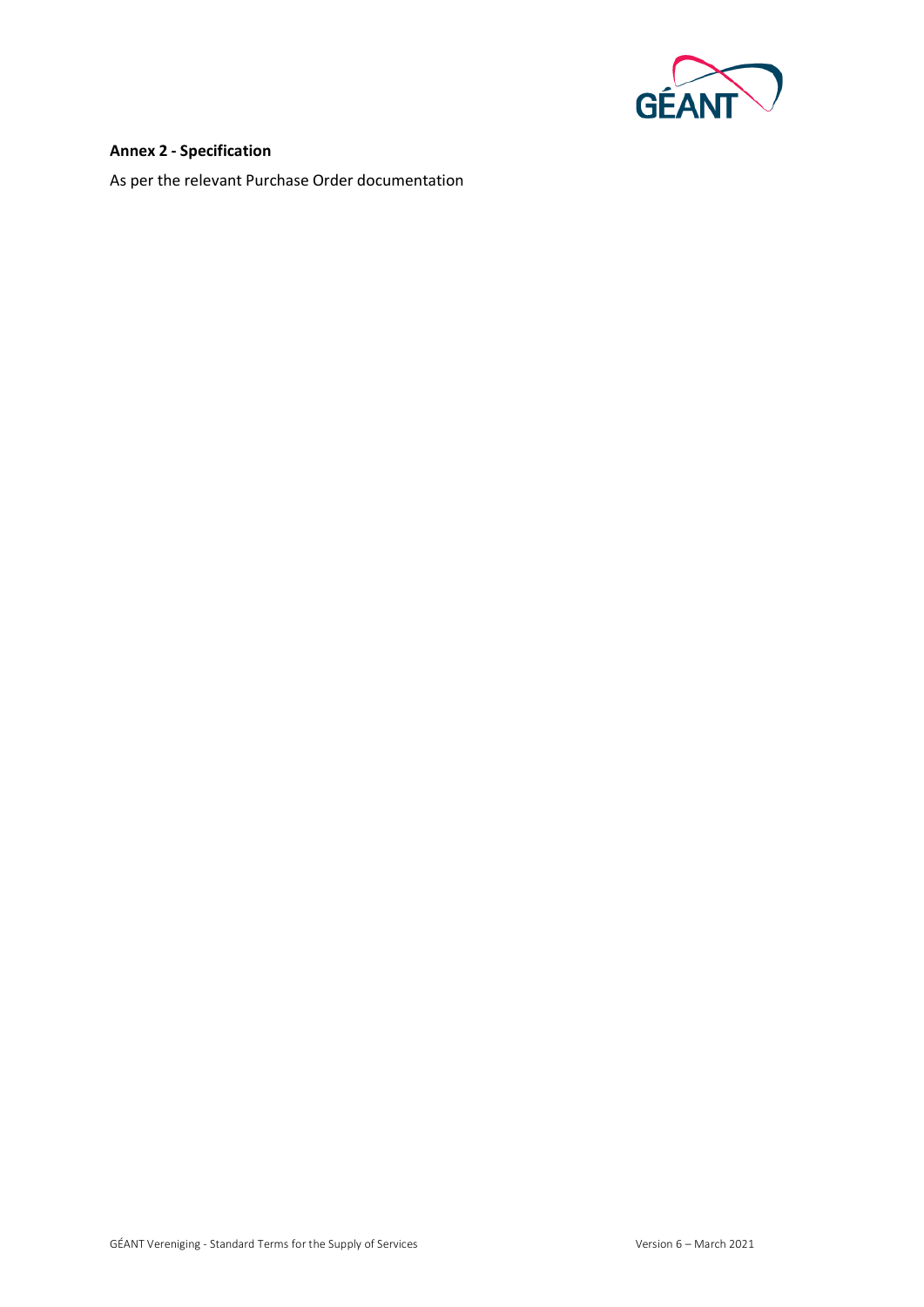

#### **Annex 3 – Data Processing Agreement**

This Data Processing Agreement ("**Data Processing Agreement**") forms part of the Agreement -as defined in GÉANT's Terms and Conditions of Contract for Services and/or for Goods **-** between:

- (a) GÉANT Vereniging (Association), which is registered with the Chamber of Commerce in Amsterdam with registration number 40535155 with the office at Hoekenrode 3, 1102 BR Amsterdam, The Netherlands **(**"**Customer**", "Controller"**)** and
- (b) ……………….., a company incorporated in ………………. registered ………………. with the office at ………………… ("Supplier", "Processor"),

hereinafter jointly referred to as "**Parties**" or each separately as "**Party**".

The Parties hereby agree that the terms and conditions set out below shall be added as an addendum to the Agreement.

- 1. Definitions
- 1.1 In this Addendum, the following terms shall have the meanings set out below and cognate terms shall be construed accordingly:
	- 1.1.1 "**Applicable Laws**" means (a) European Union or Member State laws applicable to Personal Data; and (b) any other applicable law with respect to Personal Data in respect of which the Processor is subject to any other Data Protection Laws;
	- 1.1.2 "**Personal Data**" means any personal data as defined by Data Protection Laws processed by the Processor pursuant to or in connection with the Principal Agreement;
	- 1.1.3 "**Data Protection Legislation**" means EU Data Protection Laws and, to the extent applicable, the data protection or privacy laws of any other country;
	- 1.1.4 "**EEA**" means the European Economic Area;
	- 1.1.5 "**EU Data Protection Laws**" means applicable European legislation as the GDPR and laws implementing or supplementing the GDPR;
	- 1.1.6 "**GDPR**" means EU General Data Protection Regulation 2016/679 applicable from 25<sup>th</sup> of May 2018:
	- 1.1.7 "**Data Breach**" means breach of security leading to the accidental or unlawful destruction, loss, alteration, unauthorised disclosure of, or access to, personal data transmitted, stored or otherwise processed.
	- 1.1.8 "**Sub-processor**" means any third party appointed to process personal data on behalf of the Processor.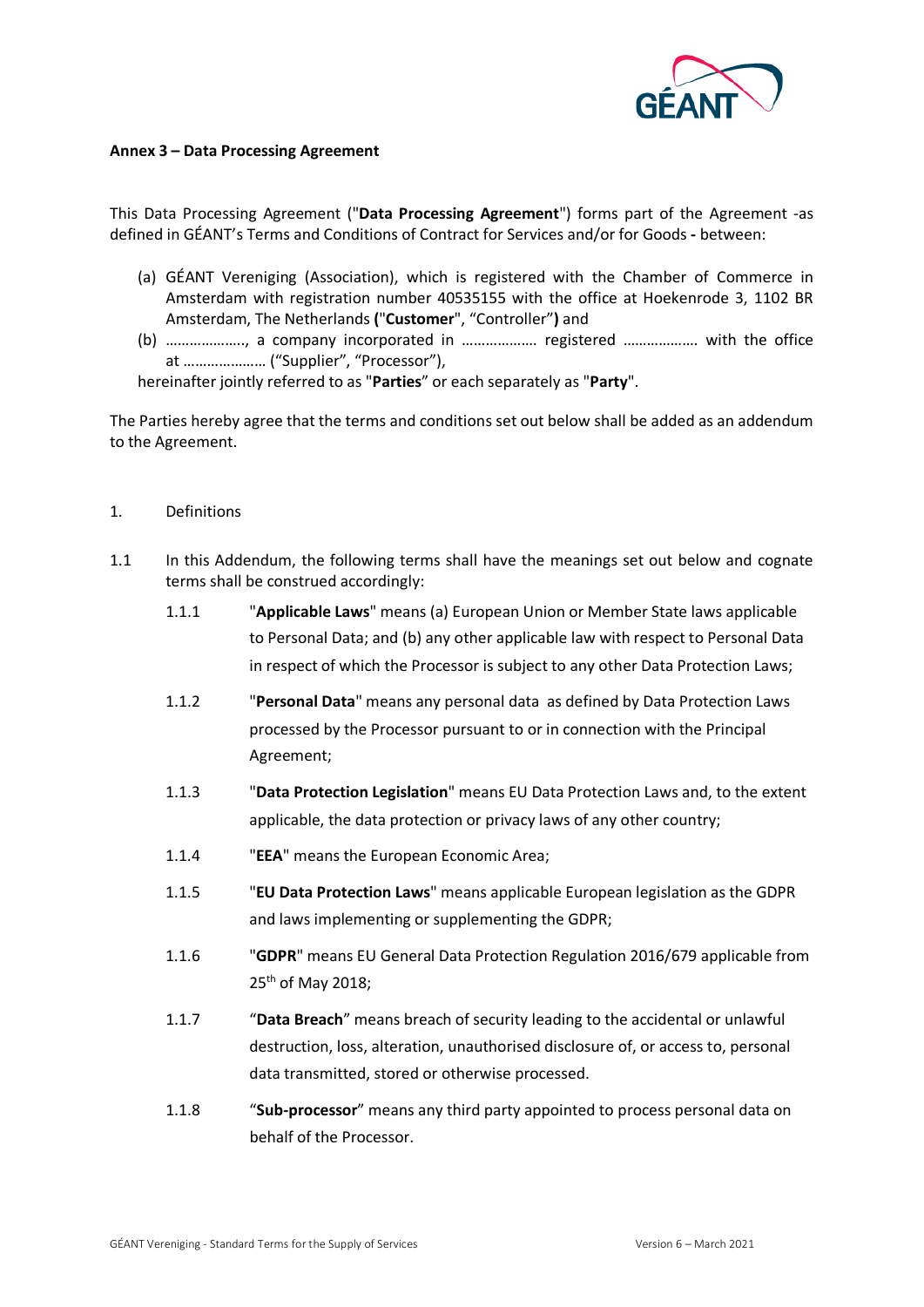

- 1.1.9 The terms "Controller", "Processor", "data subject", "personal data", "Data Breach", "process" and processing" and "supervisory authority" have the same meaning as in the GDPR.
- 2. Data Protection
- 2.1 The Parties acknowledge that for the purposes of the Data Protection Legislation, the Customer is the Controller and the Supplier is the Processor. The only processing to which the Processor is authorized is specified in the Schedule 1 to the Data Processing Agreement.
- 2.2 The Processor shall notify the Controller immediately if it considers that any of the Controller's instructions infringe Data Protection Legislation.
- 2.3 The Processor shall provide all reasonable assistance to the Controller in the preparation of Data Protection Impact Assessment prior to commencing any processing if it is required. Such assistance, at the discretion of the Controller, may include:
	- a) A systematic description of the envisaged processing operations and the purpose of the processing,
	- b) An assessment of the necessity and proportionality of the processing operations in relation to the Services and/or Goods;
	- c) An assessment of the risks to the rights and freedom of individuals,
	- d) The measures envisaged to address the risks, including safeguards, security measures and mechanisms to ensure the protection of personal data.
- 2.4 The Processor shall, in relation to any personal data processed in connection with its obligations under this Data Protection Agreement:
	- a) Process that personal data only in accordance with the Schedule 1 to the Data Processing Agreement, unless the Processor is required to do otherwise by Applicable Law. If it is so required, the Processor shall promptly notify the Controller before processing personal data unless prohibited by Applicable Law;
	- b) Ensure that it has in place appropriate technical and organisational measures as required by art. 32 of the GDPR, which are adequate to protect against Data Breach, which the Controller may reasonably reject (but failure to reject shall not amount to approval by the Controller of the adequacy of technical and organisational measures), having taken account of the:
		- (i) Nature of personal data to be protected,
		- (ii) Harm that might result from Data Breach event,
		- (iii) State of technological development,
		- (iv) Cost of implementation of any measures.
	- c) Ensure that: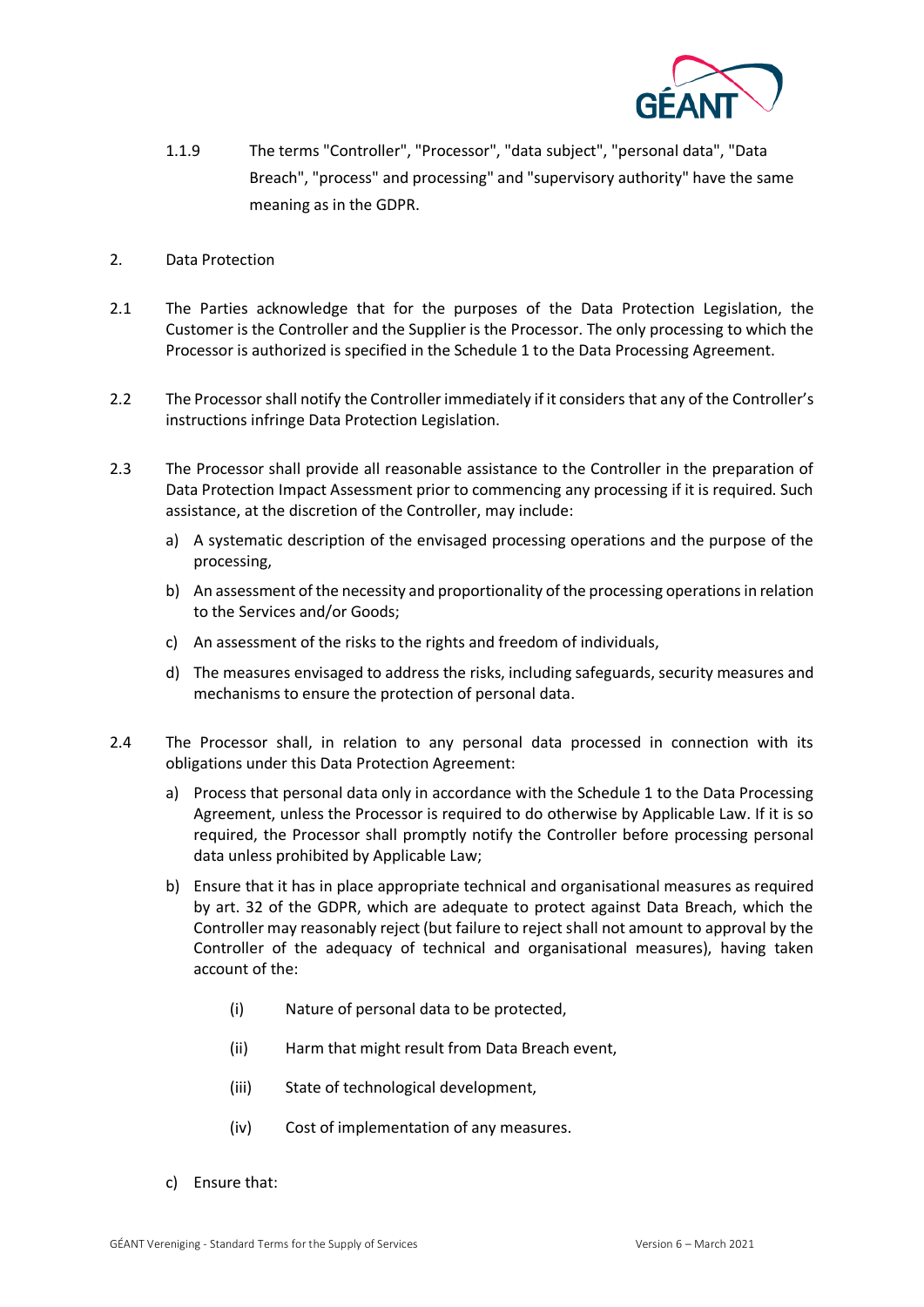

- (i) Personnel of the Processor do not process personal data except in accordance with the Data Processing Agreement – and in particular Schedule 1 to this agreement,
- (ii) It takes all reasonable steps to ensure the reliability and integrity of any Processor's personnel having access to personal data and ensure that they:
	- (A) Are aware of and comply with the Processor duties and comply with them,
	- (B) Are subject to appropriate confidentiality undertakings with the Processor and any Sub-Processor,
	- (C) Are informed of the confidential nature of personal data and do not publish, disclose or divulge any of personal data to any third party, unless directed in writing to do so by the Controller or as otherwise permitted by the Data Processing Agreement, and
	- (D) Have undergone appropriate training in the use, protection, handling and disposal of personal data.
- d) Not transfer personal data outside of the European Union unless the prior written consent of the Controller has been obtained and the following conditions are fulfilled:
	- a) The Controller or the Processor has provided appropriate safeguards in relation to the transfer in line with art. 46 of the GDPR,
	- b) data subject has enforceable rights and effective legal remedies,
	- c) The Processor complies with its obligations under Data Protection Legislation by providing an adequate level of protection to any personal data that it is transferred, and
	- d) The Processor complies with any reasonable instructions notified to it in advance by the Controller with respect to the processing of personal data.
- 2.5 Subject to clause 2.6, the Processor shall notify the Controller immediately if it:
	- a) Receives a data subject request or request relating to exercise of any of data subject rights defined in art. 15-22 of the GDPR,
	- b) Receives any complaints, communication relating to either Party's obligation under Data Protection Legislation,
	- c) Receives any communication from any supervisory authority,
	- d) Becomes aware of Data Breach event.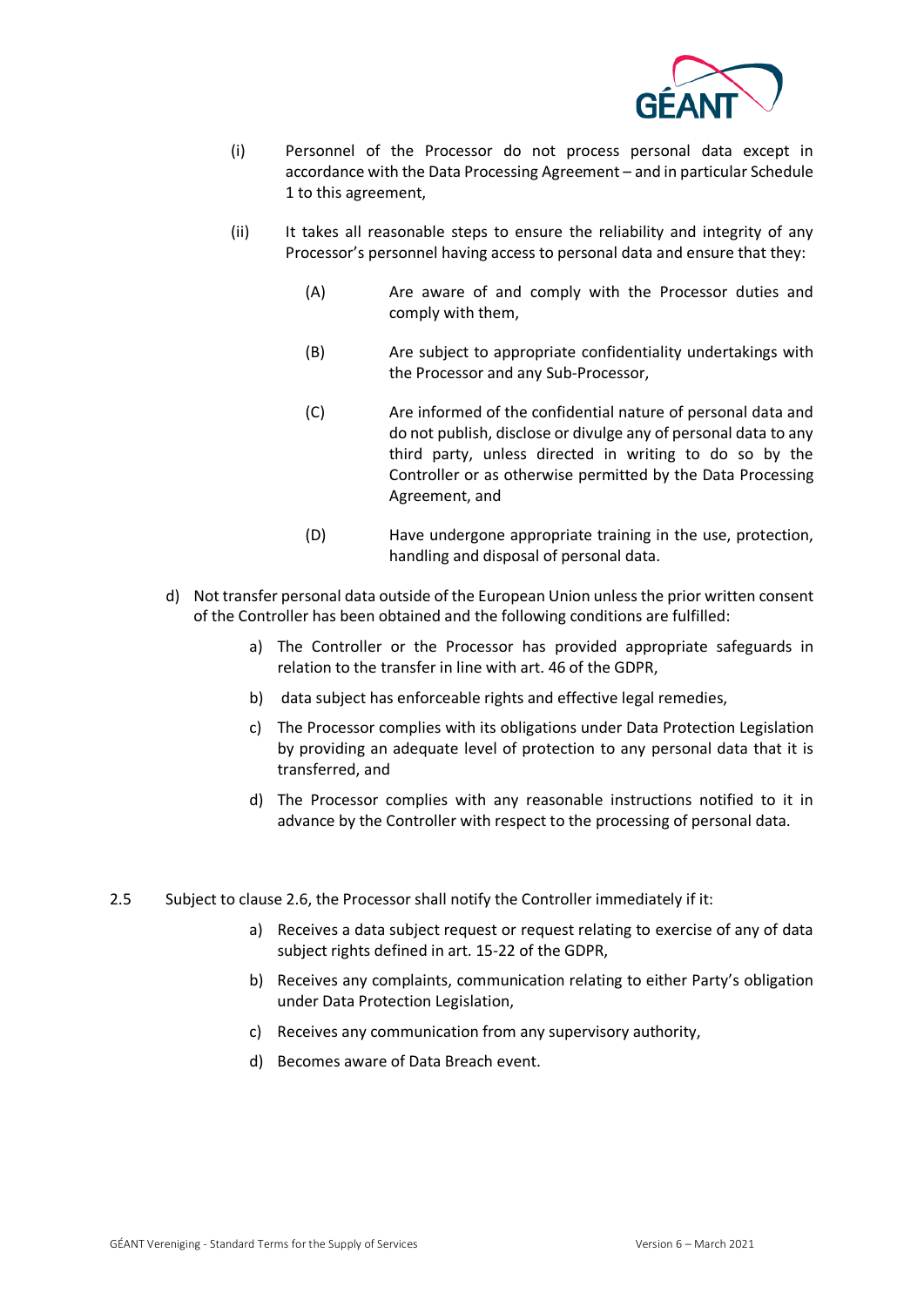

- 2.6 The Processor's obligation to notify under the clause 2.5 shall include the provision of further information to the Controller, as details become available.
- 2.7 Taking into account the nature of the processing, the Processor shall provide the Contriller with full assistance in relation to either Party's obligations under Data Protection Legislation and any complaint, communication or request made under clause 2.5 including by promptly providing:
	- a) The Controller with the full details and copies of the compliant, communication or request,
	- b) Such assistance as is reasonably requested by the Controller to enable the Controller to comply with data subject request within the relevant timescales set out in Data Protection Legislation,
	- c) The Controller, as its request, with any personal data it holds in relation to data subject,
	- d) Assistance as requested by the Controller following any Data Breach Event,
	- e) Assistance as requested by the Controller with respect to any request from supervisory authority or any consultation by the Controller with supervisory authority.
- 2.8 The Processor shall maintain complete and accurate records of processing connected with the Data Processing Agreement to demonstrate its compliance with the requirements set in art. 30 of the GDPR. This requirement does not apply where the Processor employs fewer than 250 persons, unless:
	- a) The Controller determines that the processing the Processor carries out is not occasional,
	- b) The Controller determines that the processing includes special categories of personal data as defined in art. 9 (1) of the GDPR or personal data relating to criminal convictions and offences referred to in art. 10 of the GDPR, or
	- c) The Controller determines that the processing is likely to result in a risk to rights and freedoms of individuals.
- 2.9 The Controller is entitled upon written notification provided to the Processor thirty (30) days in advance – audit the Processor.
- 2.10 The Processor shall designate its own data protection officer if required by Data Protection Legislation.
- 2.11 Before allowing any Sub-processor to process any personal data related to the Data Processing Agreement, the Processor must:
	- a) Notify the Controller in writing of the intender Sub-processor and processing,
	- b) Obtain written consent of the Controller,
	- c) Enter into a written agreement with the Sub-processor,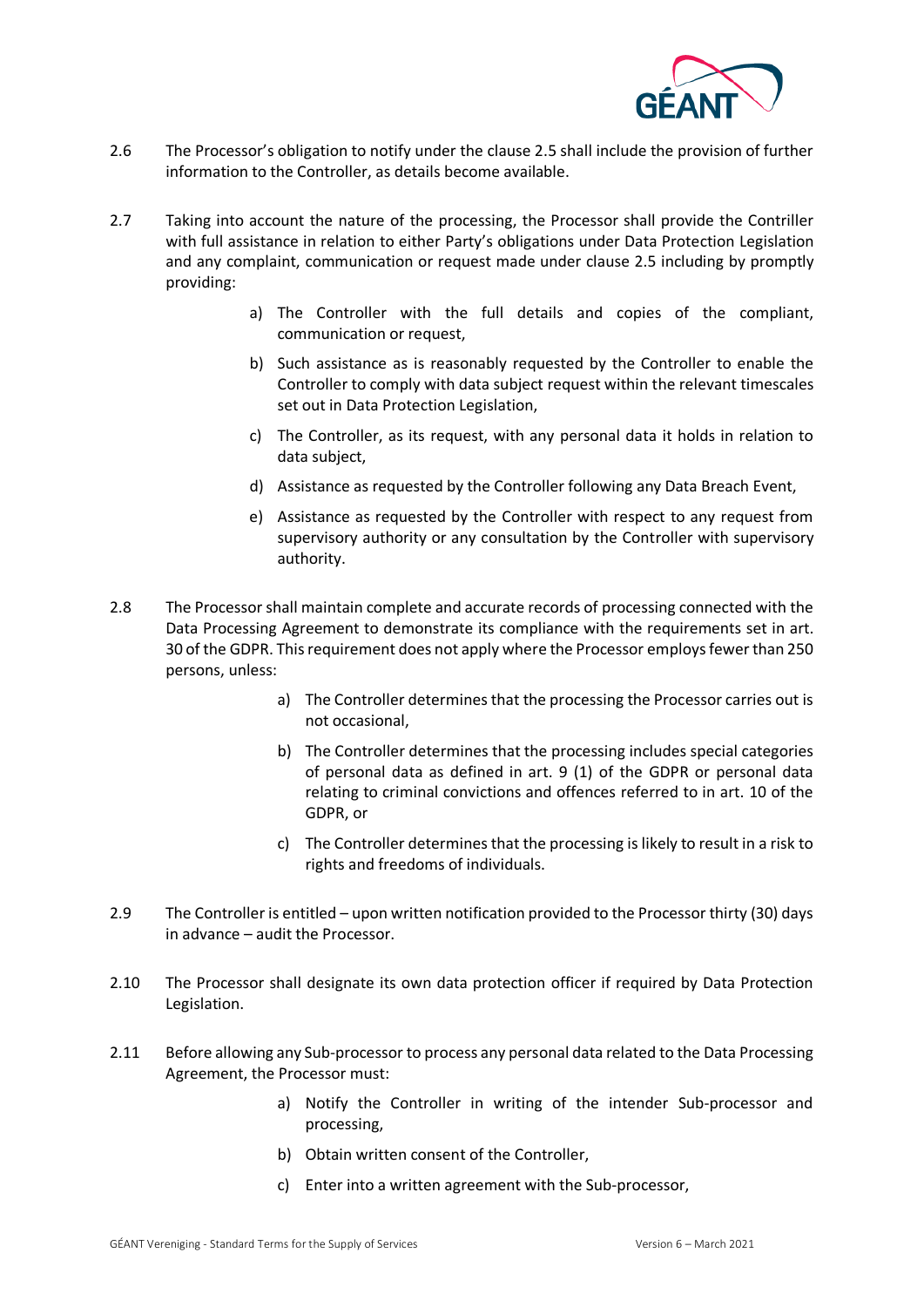

- d) Provide the Controller with such information regarding the Sub-processor as the Controller may reasonably require.
- 2.12 The Processor shall remain fully liable for all acts or omissions of any of its Sub-processors.
- 2.13 The Controller may, at any time on not less than thirty (30) working days' notice, revise this clause by replacing it with any applicable controller to processor standard clauses or similar terms forming part of an applicable certification scheme.
- 2.14 The Parties agree to take into account any guidance issued by the supervisory authorities.